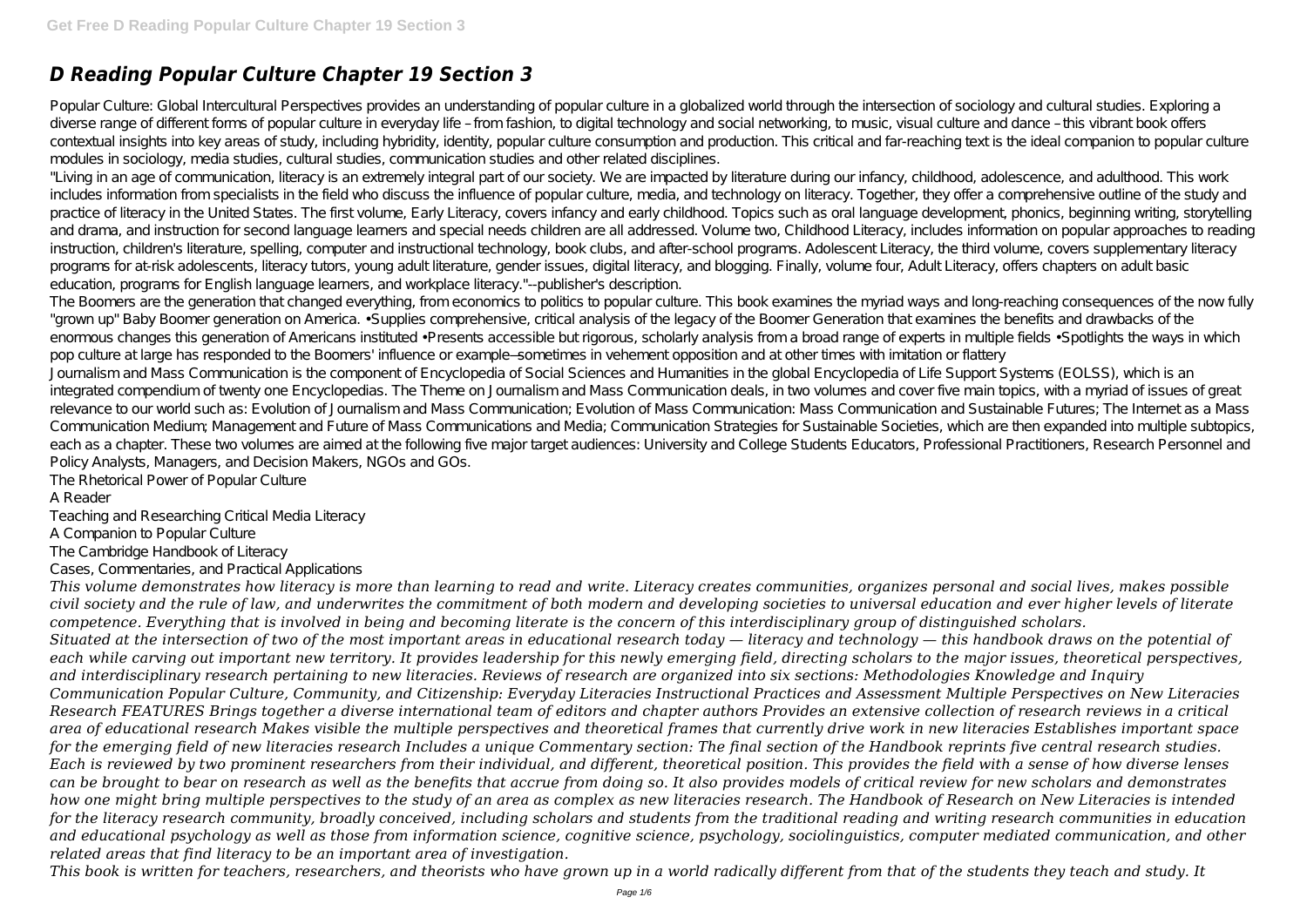*considers the possibilities involved in teaching critical media literacy using popular culture, and explore what such teaching might look like in your classroom. Published by International Reading Association*

*The Third Edition of The Rhetorical Power of Popular Culture offers students a step-by-step introduction to rhetorical theory and criticism by focusing on the powerful role popular culture plays in persuading us as to what to believe and how to behave. In every chapter, students are introduced to rhetorical theories, presented with current examples from popular culture that relate to the theory, and guided through demonstrations about how to describe, interpret, and evaluate popular culture texts through rhetorical analysis. Author Deanna Sellnow also provides sample student essays in every chapter to demonstrate rhetorical criticism in practice. This edition's easy-to-understand approach and range of popular culture examples help students apply rhetorical theory and criticism to their own lives and assigned work.*

*Integrating Multiple Literacies in K-8 Classrooms*

*Leisure and Popular Culture in Transition*

*Hearing History*

*Baby Boomers and Popular Culture: An Inquiry into America's Most Powerful Generation*

*Maghrebi-French Fiction: an Emergent Literature?*

*EBOOK: Experiencing Intercultural Communication: An Introduction*

Discusses young adults and what they read, the history of adolescent literature, literary genre, using and evaluating literature for the library and classroom, and censorship. Numerous bibliographies are included.

Hearing History is a long-needed introduction to the basic tenets of what is variously termed historical acoustemology, auditory culture, or aural history. Gathering twenty-one of the fields most important writings, this volume will deepen and broaden our understanding of changing perceptions of sound and hearing and the ongoing education of our senses. The essays stimulate thinking on key questions: What is aural history? Why has vision tended to triumph over hearing in historical accounts? How might we begin to reclaim the sounds of the past? With theoretical and practical essays on the history of sound and hearing in Europe and the United States, the book draws on historical approaches ranging from empiricism to postmodernism. Some essays show the historian of technology at work, others highlight how With theoretical and practical essays on the history of sound and hearing in Europe and the United States, the book draws on historical approaches ranging from empiricism to postmodernism. Some essays show the historian of technology at work, others highlight how military, social, intellectual, and cultural historians have tackled historical acoustemologies. Investigating soundscapes that include a Puritan meetinghouse in colonial New England, the belfries of a French village at the close of the Old Regime, the court hall of Elizabeth I, and a Civil War battlefield, the essays vary just as widely in their topics, which include noise as a marker of social and cultural differences, the privileging of music as the sound of art, the persistence of Aristotelian ideas of sound into the seventeenth century, developments in sound related to medical practice, the advent of sound-recording technology, and noise pollution. Parts one and two of this volume present the theoretical lenses used to study the social contexts of education. These include long-established foundations disciplines such as sociology of education and philosophy of education as well as newer theoretical perspectives such as critical race theory, feminist educational theory, and cultural studies in education. Parts three, four, and five demonstrate how these theoretical lenses are used to examine such phenomena as globalization, media, popular culture, technology, youth culture, and schooling. This groundbreaking volume helps readers understand the history, evolution, and significance of this wide-ranging, often misunderstood, and increasingly important field of study. This book is appropriate as a reference volume not only for scholars in the social foundations of education but also for scholars interested in the cultural contexts of teaching and learning (formal and informal). It is also appropriate as a textbook for graduate-level courses in Social Foundations of Education, School and Society, Educational Policy Studies, Cultural Studies in Education, and Curriculum and Instruction.

The Handbook of Research on Teaching Literacy Through the Communicative and Visual Arts, Volume II brings together state-of-the-art research and practice on the evolving view of literacy as encompassing not only reading, writing, speaking, and listening, but also the multiple ways through which learners gain access to knowledge and skills. It forefronts as central to literacy education the visual, communicative, and performative arts, and the extent to which all of the technologies that have vastly expanded the meanings and uses of literacy originate and evolve through the skills and interests of the young. A project of the International Reading Association, published and distributed by Routledge/Taylor & Francis. Visit http://www.reading.org for more information about Internationl Reading Associationbooks, membership, and other services. Understanding Popular Culture

Handbook of Research in the Social Foundations of Education

Considering Mediated Texts

Popular Culture as Everyday Life

Handbook of Research on Teaching Literacy Through the Communicative and Visual Arts, Volume II

Popular Culture: Global Intercultural Perspectives

**Religion, Culture and Sustainable Development is a component of Encyclopedia of Social Sciences And Humanities in the global Encyclopedia of Life Support Systems (EOLSS), which is an integrated compendium of twenty one Encyclopedias. The Theme on Religion, Culture and Sustainable Development with contributions from distinguished experts in the field discusses matters of great relevance to our world such as: Religion, values, Culture and Sustainable Development. These three volumes are aimed at the following five major target audiences: University and College students Educators, Professional practitioners, Research personnel and Policy analysts, managers, and decision makers and NGOs.**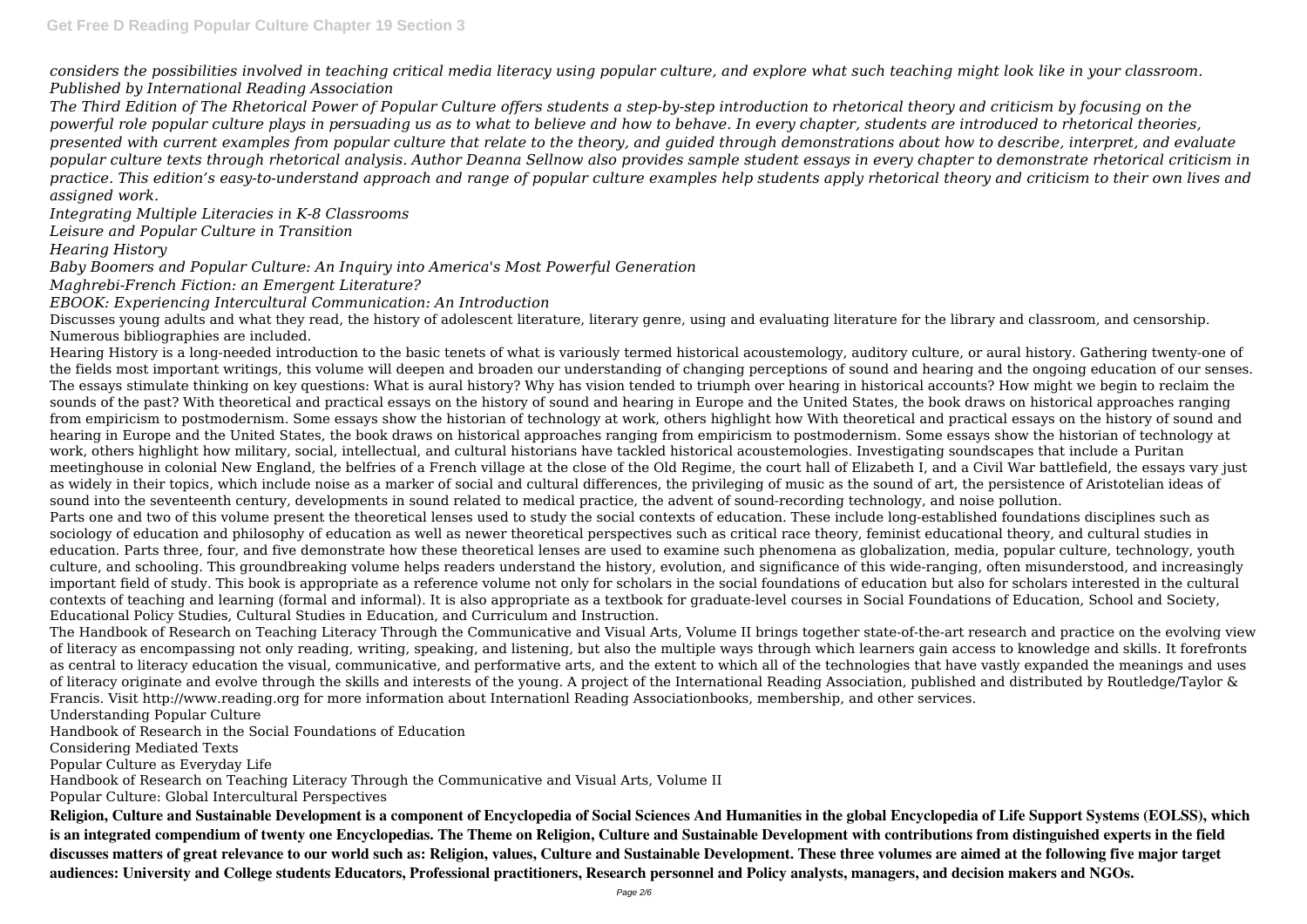**Re-reading Popular Culture is an entertaining investigationof the meanings and value of popular culture today. It explores thetheme of cultural citizenship by combining textual analysis andmedia reception theory to analyze popular culture. Includes such contemporary issues as the rewriting ofmasculinity after the success of feminism, and the layers ofmeaning in semi-public and private talk of multiculturalism andethnicity Traces its topics across a variety of media forms and texts,including sports; detective fiction and police series; andchildren's television and games Clearly and accessibly written for the student, scholar, andgeneral reader.**

**This text gives prospective and practicing teachers a comprehensive understanding of how to teach multiple literacies in elementary arid middle school classrooms. All of the Iiteracies—dance, music, visual arts, popular culture, media, and computer technologies—are integrated with reading and writing. Balanced treatment is given to theoretical perspectives and practical applications. The text also features authentic cases written by preservice teachers, and commentaries on the cases from practitioners and university professors. The cases are designed to prepare future teachers for the PRAXIS teacher certifying exam and others offered in many states. Three theoretical chapters support the practical applications: Chapter 1 addresses the benefits of writing and analyzing cases and the specific attributes of exemplary teaching cases, and offers guidelines for teachers to author their own case narratives and questions for analyzing and discussing case issues with peers; Chapter 2 discusses the role of electronic symbol making and multiple sign systems in children's literacy and how children use symbols to receive and express meaning; Chapter 3 offers a theoretical framework that helps define and enable teachers to use the new literacies of Internet technology, and provides a strong rationale for expanding traditional definitions of literacy.**

**A Companion to Popular Culture is a landmark survey of contemporary research in popular culture studies that offers a comprehensive and engaging introduction to the field. Includes over two dozen essays covering the spectrum of popular culture studies from food to folklore and from TV to technology Features contributions from established and up-and-coming scholars from a range of disciplines Offers a detailed history of the study of popular culture Balances new perspectives on the politics of culture with in-depth analysis of topics at the forefront of popular culture studies**

### **An Overview**

### **RELIGION, CULTURE AND SUSTAINABLE DEVELOPMENT -Volume II**

**Literacy for the New Millennium: Adult literacy**

**Grandparents in a Digital Age**

#### **A Project of the International Reading Association**

### **Law's Popular Cultures and the Metamorphosis of Law**

Critical Media Studies is a state of the art introduction to media studies that demonstrates how to think critically about the power and influence of the media. Provides extensive case study material, including exercises and ?media labs? in each chapter to encourage student participation Draws on examples from print, broadcast, and new media, including advertising, music, film, television, video games, and the internet Accompanied by a website with supplementary material, additional case studies, test banks, PowerPoint slides, and a guide for professors

\* What is the relationship between youth culture and popular music? \* How have they evolved since the second world war? \* What can we learn from a global perspective? In this lively and accessible text, Andy Bennett presents a comprehensive cultural, social and historical overview of post-war popular music genres, from rock 'n' roll and psychedelic pop, through punk and heavy metal, to rap, rave and techno. Providing a chapter by chapter account, Bennett also examines the style-based youth cultures to which such genres have given rise. Drawing on key research in sociology, media studies and cultural studies, the book considers the cultural significance of respective post-war popular music genres for young audiences, with reference to issues such as space and place, ethnicity, gender, creativity, education and leisure. A key feature of the book is its departure from conventional Anglo-American perspectives. In addition to British and US examples, the book refers to studies conducted in Germany, Holland, Sweden, Israel, Australia, New Zealand, Mexico, Japan, Russia and Hungary, presenting the cultural relationship between youth culture and popular music as a truly global phenomenon. The new Southern African edition of this popular introductory textbook offers students a practical and accessible framework for developing their intercultural communication skills. It provides a global perspective on intercultural communication while allowing students to contextualise their knowledge with relevant examples, applications and perspectives. Recognising that students in Southern African come from diverse cultural, ethnic and linguistic backgrounds, it provides discussion of issues and perspectives they can apply to everyday life and to broader contexts.

This book examines the changing depictions of grandparent culture from "old" to "hip" through celebrity grandparents, new forms of communication between grandparents and grandchildren, emerging rituals in grandparenting, the marketing of grandparenting as a new life stage, and the impact of the commodification of grandparenting on our culture. The Posthumous Career of a Living Legend

Resources in Education If We Must Die

Rape Culture in Popular Media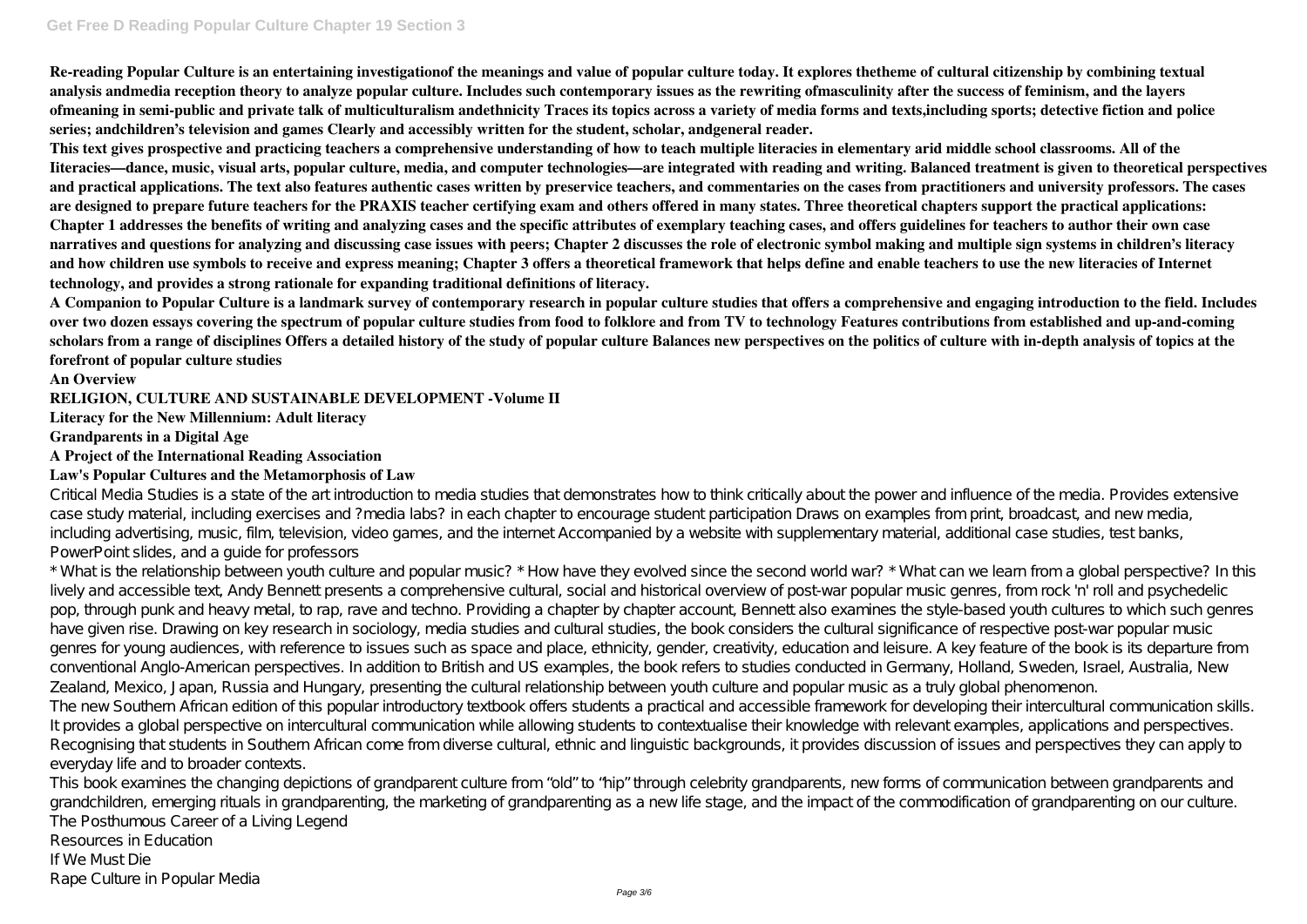## Critical Media Studies

Puppets and "popular" Culture

*Writing and Society is a stunning exploration of the relationship between the growth in popular literacy and the development of new readerships and the authors addressing them. It is the first single volume to provide a year-by-year chronology of political events in relation to cultural production. This overview of debates in literary critical theory and historiography includes facsimile pages with commentary from the most influential books of the period. The author describes and analyses: \* the development of literacy by status, gender and region in Britain \* structures of patronage and censorship \* the fundamental role of the publishing industry \* the relation between elite literary and popular cultures \* and the remarkable growth of female literacy and publication. The Rhetorical Power of Popular CultureConsidering Mediated TextsSAGE Publications*

*What can law's popular cultures do for law, as a constitutive and interrogative critical practice? This collection explores such a question through the lens of the 'cultural legal studies' movement, which proffers a new encounter with the 'cultural turn' in law and legal theory. Moving beyond the 'law ands' (literature, humanities, culture, film, visual and aesthetics) on which it is based, this book demonstrates how the techniques and practices of cultural legal studies can be used to metamorphose law and the legalities that underpin its popular imaginary. By drawing on three different modes of cultural legal studies – storytelling, technology and jurisprudence – the collection showcases the intersectional practices of cultural legal studies, and law in its popular cultural mode. The contributors to the collection deploy differentiated modes of cultural legal studies practice, adopting diverse philosophical, disciplinary, methodological and theoretical approaches and subjects of examination. The collection draws on this mix of diversity and homogeneity to thread together its overarching theme: that we must take seriously an interrogation of law as culture and in its cultural form. That is, it does not ask how a text 'represents' law; but rather how the representational nature of both law and culture intersect so that the 'juridical' become visible in various cultural manifestations. In short, it asks: how law's popular cultures actively effect the metamorphosis of law.*

*The Making of English Popular Culture provides an account of the making of popular culture in the nineteenth century. While a form of what we might describe as popular culture existed before this period, John Storey has assembled a collection that demonstrates how what we now think of as popular culture first emerged as a result of the enormous changes that accompanied the industrial revolution. Particularly significant are the technological changes that made the production of new forms of culture possible and the concentration of people in urban areas that created significant audiences for this new culture. Consisting of fourteen original chapters that cover diverse topics ranging from seaside holidays and the invention of Christmas tradition, to advertising, music and popular fiction, the collection aims to enhance our understanding of the relationship between culture and power, as explored through areas such as 'race', ethnicity, class, sexuality and gender. It also aims to encourage within cultural studies a renewed historical sense when engaging critically with popular culture by exploring the historical conditions surrounding the existence of popular texts and practices. Written in a highly accessible style The Making of English Popular Culture is an ideal text for undergraduates studying cultural and media studies, literary studies, cultural history and visual culture. From Popular Culture to Everyday Life*

'For a dead man, Elvis Presley is awfully noisy. His body may have failed him in 1977, but today his spirit, his image, and his myths do more than live on: they flourish, they thrive, they multiply.' Why is Elvis Presley so ubiquitous a presence in US culture? Why does he continue to enjoy a cultural prominence that would be the envy of the most heavily publicized living

*Literacy for the New Millennium Beyond Blurred Lines Popular Cultures in England 1550-1750 The Third Act*

*An Introduction to Theories of Popular Culture*

The study of popular culture has come of age, and is now an area of central concern for the well-established domain of cultural studies. In a context where research in popular culture has become closely intertwined with current debates within cultural studies, this volume provides a selection of recent insights into the study of the popular from cultural studies perspectives. Dealing with issues concerning representation, cultural production and consumption or identity construction, this anthology includes chapters analysing a range of genres, from film, television, fiction, drama and print media to painting, in various contexts through a number of cultural studies-oriented theoretical and methodological orientations. The contributions here specifically focus on a wide variety of issues ranging from the ideological construction of identities in print media to the narratives of the postmodern condition in film and fiction, through investigations into youth, the dialogue between the canon and the popular in Shakespeare, and the so-called topographies of the popular in spatial and visual representation. In exploring the interface between cultural studies and popular culture through a number of significant case studies, this volume will be of interest not only within the fields of cultural studies, but also within media and communication studies, film studies, and gender studies, among others.

Among the theories and ideas the book introduces are mass culture, the Frankfurt School and the culture industry, semiology and structuralism, Marxism, feminism, postmodernism and cultural populism.

The connection between popular culture and religion is an enduring part of American life. With seventy-five percent new content, the third edition of this multifaceted and popular collection has been revised and updated throughout to provide greater religious diversity in its topics and address critical developments in the study of religion and popular culture. This edition also adds to the end of each chapter new the pedagogical tools of discussion questions and key term glossaries.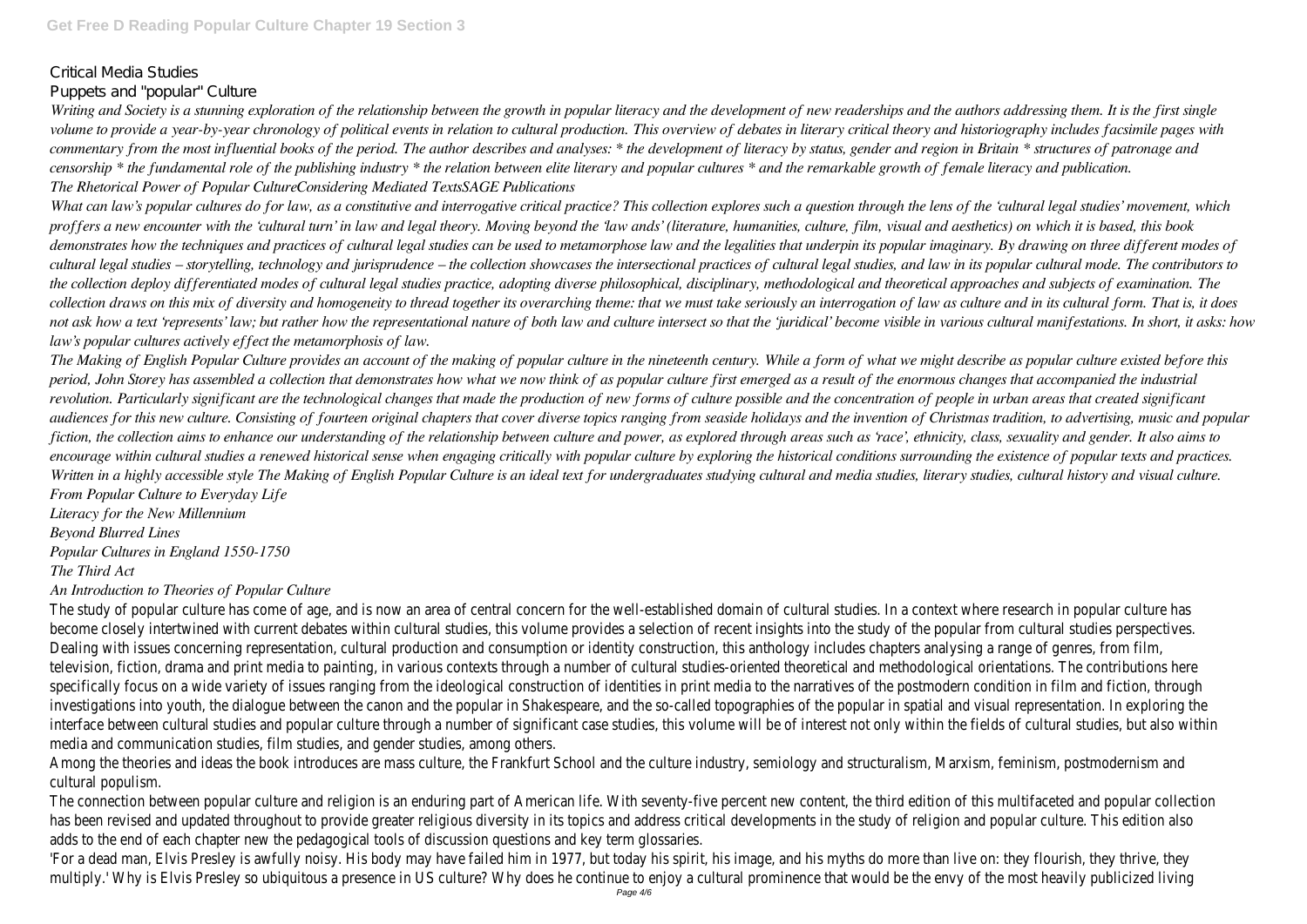celebrities? In Elvis after Elvis Gil Rodman traces the myriad manifestations of The King in popular and not-so-popular culture. He asks why Elvis continues to defy our expectations of how dead stars are supposed to behave: Elvis not only refuses to go away, he keeps showing up in places where he seemingly doesn't belong. Rodman draws upon an extensive and eclectic body of Elvis 'sightings', from Elvis's appearances at the heart of the 1992 Presidential campaign to the debate over his worthiness as a subject for a postage stamp, and from Elvis's central role in furious debates about racism and the appropriation of African-American music to the world of Elvis impersonators and the importance of Graceland as a place of pilgrimage for Elvis fans and followers. Rodman shows how Elvis has become inseparable from many of the defining myths of US culture, enmeshed with the American dream and the very idea of the 'United States', caught up in debates about race, gender and sexuality and in the wars over what constitutes a national culture.

Literacy, Print and Politics in Britain 1590-1660

From Bigger Thomas to Biggie Smalls

Writing and Society

Elvis After Elvis

Surveillance Studies

Religion and Popular Culture in America, Third Edition

**Explores the important aspects of popular cultures during the period 1550 to 1750. Barry Reay investigates the dominant beliefs and attitudes across all levels of society as well as looking at different age, gender and religious groups.**

**Shershow examines an astonishing range of texts and performers - from Ben Jonson to Jim Henson, from Plato to Punch and Judy, from Enlightenment essays to works by the modernist avant-garde. He shows that the many forms of puppet theater which have flourished on the margins of social life in the carnival, fairground, and marketplace - have been both disparaged and celebrated by authors attempting to demonstrate their own legitimate or literary status.**

**From Popular Culture to Everyday Life presents a critical exploration of the development of everyday life as an object of study in cultural analysis, wherein John Storey addresses the way in which everyday life is beginning to replace popular culture as a primary concept in cultural studies. Storey presents a range of different ways of thinking theoretically about the everyday; from Freudian and Marxist approaches, to chapters exploring topics such as consumption, mediatization and phenomenological sociology. The book concludes, drawing from the previous nine chapters, with notes towards a definition of what everyday life might look like as a pedagogic object of study in cultural studies. This is an ideal introduction to the theories of everyday life for both undergraduate and postgraduate students of cultural studies, communication studies and media studies.**

**In Popular Culture and Everyday Life Phillip Vannini and Dennis Waskul have brought together a variety of short essays that illustrate the many ways that popular culture intersects with mundane experiences of everyday life. Most essays are written in a reflexive ethnographic style, primarily through observation and personal narrative, to convey insights at an intimate level that will resonate with most readers. Some of the topics are so mundane they are legitimately universal (sleeping, getting dressed, going to the bathroom, etc.), others are common enough that most readers will directly identify in some way (watching television, using mobile phones, playing video games, etc.), while some topics will appeal more-or-less depending on a reader's gender, interests, and recreational pastimes (putting on makeup, watching the Super Bowl, homemaking, etc.). This book will remind readers of their own similar experiences, provide opportunities to reflect upon them in new ways, as well as compare and contrast how experiences relayed in these pages relate to lived experiences. The essays will easily translate into rich and lively classroom discussions that shed new light on a familiar, taken-for-granted everyday life—both individually and collectively. At the beginning of the book, the authors have provided a grid that shows the topics and themes that each article touches on. This book is for popular culture classes, and will also be an asset in courses on the sociology of everyday life, ethnography, and social psychology. JOURNALISM AND MASS COMMUNICATION -Volume I**

**Re-reading Popular Culture Popular Culture in the Classroom Improving Primary Literacy Making Sense of Popular Culture**

*Parents can play an immensely important role in supporting their children's literacy learning at home, but how can primary teachers enlist the support of parents in helping children learn literacy? With a focus on improving children's literacy skills, this book provides practical answers to key questions that are directly relevant to all primary teachers and to many parents. It presents new ways of linking learning in home and school through a range of activities that can be used to share knowledge between children, parents and teachers. Activities include: teachers and children making videos to show parents how children learn literacy in school parents and children taking photos of the 'everyday' literacy they use outside school parents and teachers exchanging information through Home-School folders and diaries. Particular attention is given to ways of working with parents from a diverse range of family backgrounds reflecting the multi-ethnic nature of many schools today. The practical activities can easily be fitted into the day-to-day activities of busy classrooms and can provide crucial new ways of improving children's learning of literacy skills. This four volume set provides authoritative voices commenting on the most important areas of literacy across the lifespan.*

*Investigates a variety of texts in which the self-image of poor, urban black men in the U.S. is formed within, by, and against a culture of racial terror and state violence.*